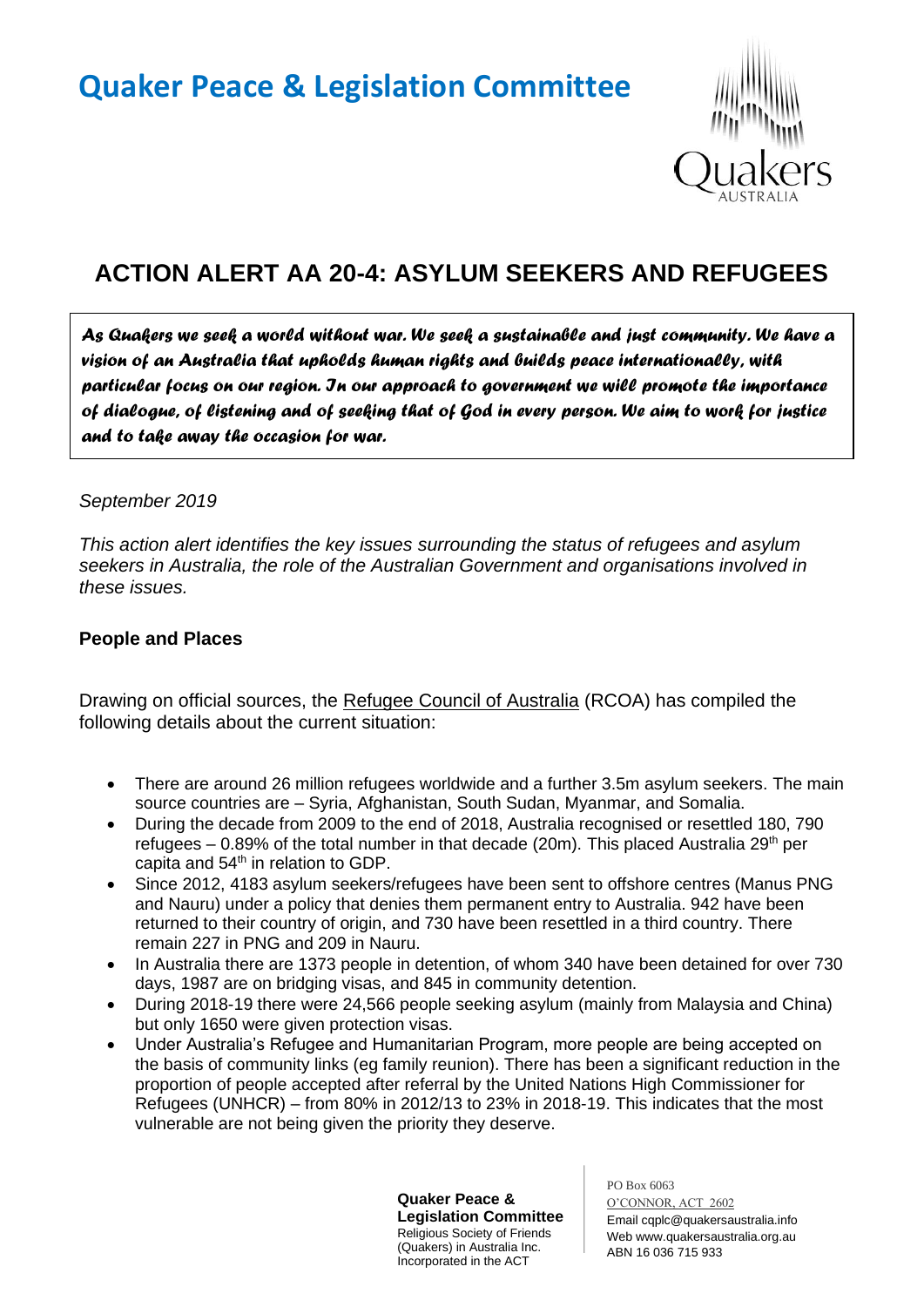### **The Pandemic**

In March 2020 UNHCR launched an international appeal for funds to support its emergency response to the spread of COVID-19 virus. Australia contributed \$1.25m to this appeal. Australia suspended the granting of offshore humanitarian visas on 129 March, and stopped resettlement work. Asylum seekers on bridging visas and temporary protection refugee visas were omitted from income support programs such as JobKeeper and JobSeeker.

On 28 April 2020, an Open Letter was sent to the Prime Minister from 186 organisations including church, welfare, human rights, union, academic, multicultural, and legal agencies. The letter included the following:

*We ask you to lead the Australian Government to ensure that all people in Australia are protected from the health and economic impacts of COVID-19 by:*

- *Ensuring all people have access to medical treatment and Medicare for people seeking asylum.*
- *Ensuring all people have a financial safety net so they are not forced into destitution.*
- *Extending JobSeeker to people on bridging visas currently ineligible for income support.*
- *Extending JobKeeper to temporary visa holders so that businesses employing them can continue to operate.*
- *Removing penalties for Safe Haven Enterprise Visa (SHEV) holders accessing Special Benefit in light of the pandemic and remove restrictions on accessing Special Benefit for Temporary Protection Visa (TPV) or SHEV holders who are studying.*
- *Preventing people from losing legal status and access to support.*

The full text can be seen at **[www.unitingcare.org.au](http://www.unitingcare.org.au/)**

#### **Quaker Responses**

Recently Australian Quakers issued a public statement urging action in Support for People in Immigration Detention at this time of a pandemic. It called on the Government to release refugees/asylum seekers, currently in detention, into community care, and ensure they have the medical and other support needed, including access to JobKeeper and JobSeeker payments. Full details of the statement can be found at www.quakersaustralia.info

Quaker Service Australia (QSA) – an aid agency accredited by the Department of Foreign Affairs & Trade – has developed a refugee program, in cooperation with the Refugee Council of Australia. This has enabled Quakers in different parts of Australia to assist refugees in language and literacy training, vocational skills, multicultural learning, mentoring, social inclusion and connection. Further details can be found at [www.qsa,org.au](http://www.qsa,org.au/)